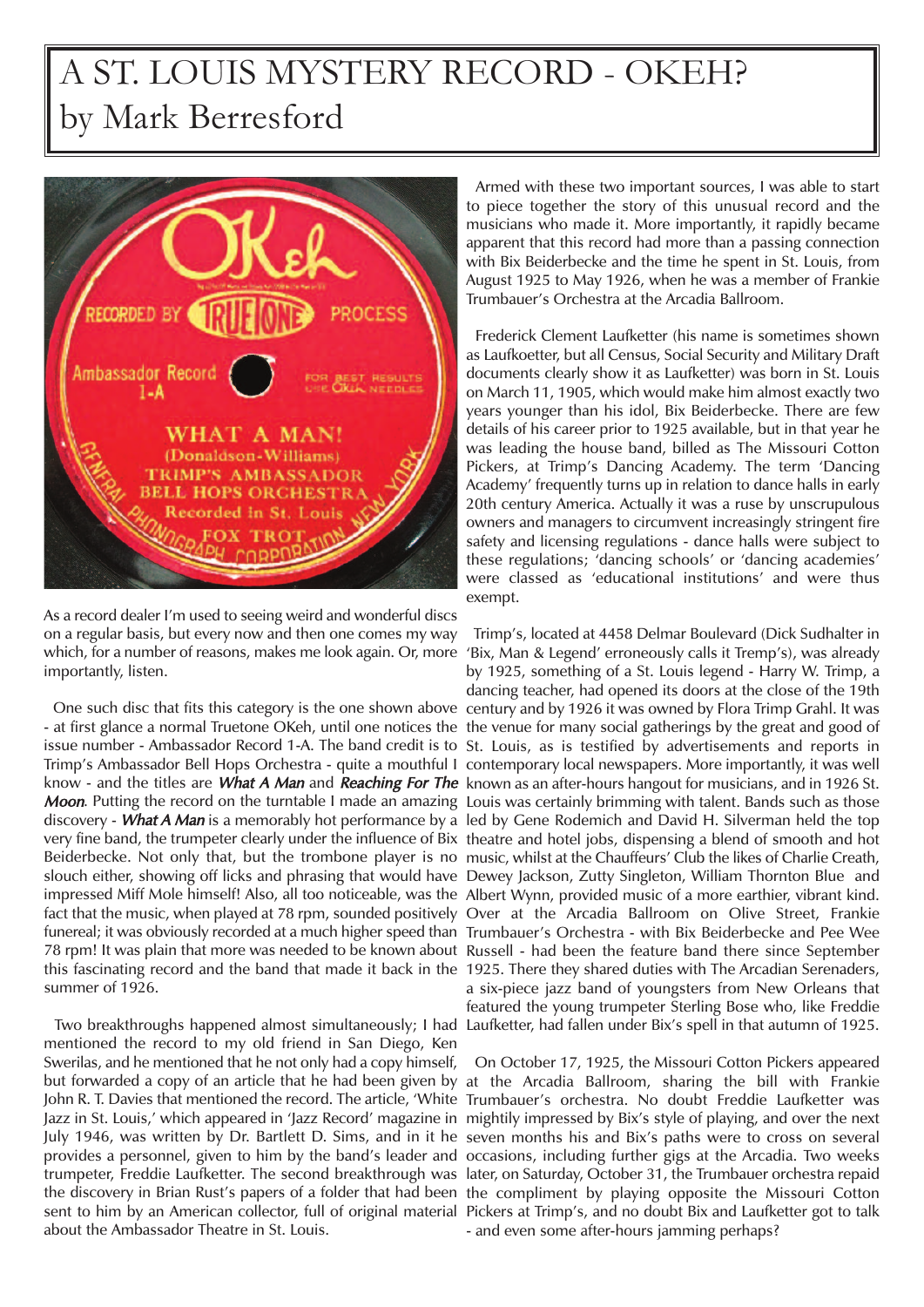

<sup>A</sup> weight-driven recording lathe as used at HMV in the early 1930s. Note the lead weights and cranking handle to the left.

It was whilst in St. Louis that Bix met a local girl, Ruth Shaffner, and for several months they dated, and it is not beyond the have frequently been remastered at the wrong speed because realms of imagination that on his nights off they would have of this speed error. By the time of the OKeh team's subsequent gone off to other local dance halls, and Trimp's would have recordings in Chicago in June , the problem seems to have been been one of their likely choices.

Another link between the Trumbauer and Laufketter bands was the hugely-talented eighteen-year old trombonist Vernon Brown. He had joined the Trumbauer orchestra at the Arcadia with recording material for OKeh's burgeoning 'Race Record' in February 1926, having previously worked in the band of St. catalogue, including the debut recordings of Victoria Spivey, Louis drummer Ted Jansen. He stayed with Trumbauer until the and Frankie 'Half Pint' Jaxon along with repeat sessions by blues end of March, when he joined The Missouri Cotton Pickers at guitarist and singer Lonnie Johnson. Surprisingly no records of Trimp's Dancing Academy. Brown had a long and notable Frankie Trumbauer's Orchestra - surely one of the most subsequent career, playing with Jean Goldkette, Artie Shaw, musically-advanced orchestras in the USA at that date - were Benny Goodman and many other well-known bands until made on this occasion, or on OKeh's previous trip to St. Louis shortly before his death in 1979.

clarinettist and alto saxophonist Artie Gruner who, according recorded during OKeh's May 1926 St. Louis visit was the to Laufketter, showed Pee Wee Russell some licks, pianist Ernie Missouri Cotton Pickers, who made two sides around May Jung, George Pedigo on banjo and guitar, Nadel Patrick, tuba, and drummer Art Gruner. The two sides made for OKeh also have another clarinettist doubling tenor saxophone.

In May 1926 Ralph Peer and a small team of engineers from the General Phonograph Corporation in New York arrived in St. Louis for a hectic two or three weeks of recording work. Their itinerary had initially taken them to Chicago in mid - February, then on to Atlanta before arriving in St. Louis. It appears that the whole trip had been beset with problems, most notably a troublesome recording lathe. From the outset the recording lathe was running fast, initially at around 82 rpm. At this date AC voltage varied considerably from city to city and state to state - some areas were still using DC well into the 1960s - and most rural areas not receiving mains until well into the 1930s with the formation of the Rural Electricity Administration in 1935. Consequently record companies relied heavily on mechanically-driven recording lathes well into the 1930s, mostly of the falling weight type drive (the major exception being Edison, who used huge spring motors to drive the recording turntable and lathe). By the time the OKeh team had reached St. Louis the recording lathe was running at about 84 - 85 rpm, and the problem was worsening. British vintage Gennett's portable recording lathe, St. Paul, MN, 1927. Although the sound expert and modest electronics genius David Smith points masses of wires, headphones give the impression of a fully-electrified out that the speed of the lathe would have been maintained by *system, the drive wire to the falling weight mechanism at the rear can* a weighted spring governor, held in check by a lubricated felt *just be discerned. Note the primitive playback facility!* 

or leather pad bearing upon a flywheel. If the pad was worn to its maximum point of adjustment by the time the OKeh team arrived in Chicago, subsequent use would abrade the pad even more, resulting in the record lathe gaining speed each time it was used. Another, external, influence that could have had exacerbated an already problematic recording lathe was the weather. May 1926 was very hot and humid, with a record 94 degrees Fahrenheit being set on the 21st May. In a pre-synthetic lubricant age, the grease used to coat and lubricate the main parts of the recording lathe would consequently become more viscous under such high temperatures, something that clockmaker John Harrison knew only too well when he was constructing his remarkable marine clocks in the mid-1700s.

The resulting recordings from this OKeh field trip have given both collectors and transfer engineers headaches for years many jazz and blues classics that were the result of this mammoth trip, such as several Louis Armstrong Hot Fives, the earliest Victoria Spivey recordings, the wonderful Cookie's Gingersnaps sides and the St. Louis Levee Band's Soap Suds cured to some degree, presumably by a temporary repair, but the lathe was still spinning at about 82-83 rpm.

Other members of the Missouri Cotton Pickers included 1925 visit. Among the relatively few jazz-oriented groups Much of the OKeh engineers' time in St. Louis was taken up in October 1925, although The Arcadian Serenaders, who played opposite them, recorded several sides on the October

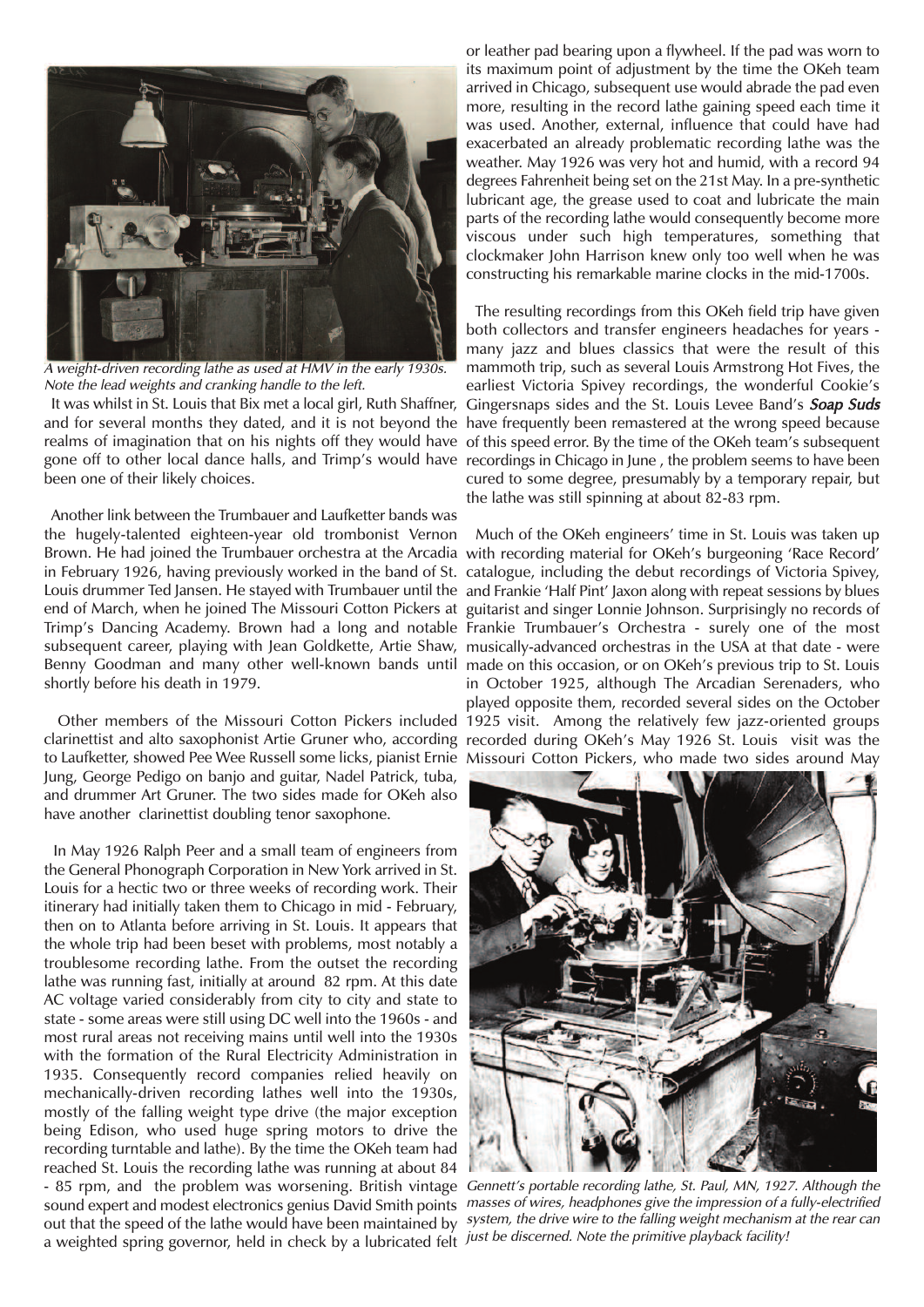

banjoist and bandleader Ralph Williams, with lyrics by the ever-a vaudeville-style show was also presented, featuring a cast of dependable Walter Donaldson), and *Reaching For The Moon,* 45, plus singer and comedian Ed Lowry as Master or the latter being a straight dance band performance. What A Ceremonies. Man is of great interest to jazz enthusiasts, featuring a superb trombone solo from Vernon Brown, as well as Laufketter's Bixinspired lead trumpet; although he does not get to solo, he opening are sparse to say the least, but it seems that the plays an open horn break in the introduction and dominates Missouri Cotton Pickers, in the guise of Trimp's Ambassador the ensembles. Played at 78 rpm *What A Man* sounds like a Bell Hops Orchestra, were on hand, either as part of the live dirge, but when pitched into E flat springs forth into joyous life, entertainment, or playing for dancing. It also seems likely that albeit revolving at an astonishing 88 rpm! Obviously the woes their Ambassador Record was given away to the first patrons that had befallen the OKeh engineer's recording lathe had got to arrive on the opening day. This was not uncommon; worse over the duration of their trip. Vince Giordano, ballroom manager Mervyn Sorensen told me that he contracted bandleader and avid collector of 1920s and 1930s band Gennett to produce 300 pressings by Joe Kayser's Novelty arrangements, kindly checked the stock arrangement of What Orchestra (he also played violin on the record) to give away to A Man and confirmed that it is pitched in E flat. Comparison the first 300 patrons attending a special event at the ballroom with the most notable version of What A Man - the 1926 he ran in Rockford, Illinois in 1922. Other bands regularly sold Brunswick recording by Charley Straight and His Orchestra - or gave away their records as prizes at engagements, and shows that both use doctored versions of Frank Skinner's stock several small companies, such as Orlando Marsh's Autograph arrangement, and both are pitched in E flat.

At least ten further matrices were cut after this session, two of those that immediately followed being unaccounted for - Ambassador is not known, but presumably after the initial could they be also by the band? Presumably the problems with euphoria died down they returned to their old stamping ground the excessively fast recording lathe continued to affect these at Trimp's Dancing Academy. subsequent recordings - can anyone with the ability to pitch records confirm the speeds of the two Cora Perkins sides (mxs 9700/9701 and 9706/9707) that followed?

It is at this point that the story takes an unusual twist - the resulting two sides were eventually released, but not in the general OKeh catalogue, nor even under the Missouri Cotton Pickers' name! The two sides were released ostensibly on the OKeh label, but in fact it is a private issue, Ambassador Record 1A and 1B and labelled as by Trimp's Ambassador Bell Hops Orchestra. So what was going on?

The big news in St. Louis in the summer of 1926 was the construction of a huge new 3000-seat movie theatre at the corner of 7th and Locust Streets by local Greek immigrants made good, Charles, Spyros and George Skouras. The three brothers would have long and honourable careers in the movie industry, Spyros becoming President of 20th Century Fox, as well as extensive shipping interests, George, President of United Artists Theatres and Charles, President of Fox Coast West. Renowned Chicago-based theatre and cinema architects Cornelius and George W. Rapp were commissioned to design the building, which included seventeen storeys of offices above the theatre. No expense was spared, and by the time of the opening, on the 26th August 1926, the Skouras' were \$5.5 million poorer.

Excitement and interest in the forthcoming opening was maintained by a clever series of daily advertisements in the St. Louis Post Dispatch in the week prior to its opening. The first advert showed a girl lifting the letters AM onto a billboard; the following days' advertisements showed more children lifting, in turn, a B, A, S, S, then finally A-D-O-R.

14th. Two titles were recorded; What A Man (by Chicago As well as the main film, and in line with contemporary trends, For the opening, Charles Previn, later to be a renowned film score composer, was drafted in as leader of the pit orchestra, to accompany the first film to play there - the utterly forgettable 'Pals First' starring Dolores del Rio, whilst organist Stuart Barrie played the might Wurlitzer - a huge beast with over 1000 pipes and lit with so many bulbs that it needed its own power supply!

> Local newspaper reports giving details of performers at the label, thrived on such business.

> How long the Missouri Cotton Pickers stayed at the

9698/9699) and the two sessions by Alma Rotter (mxs after - in the late 1920s Jean Goldkette booked his band into Freddie Laufketter remained active in music for many years Madura's Danceland in Hammond, Indiana (twenty-odd miles